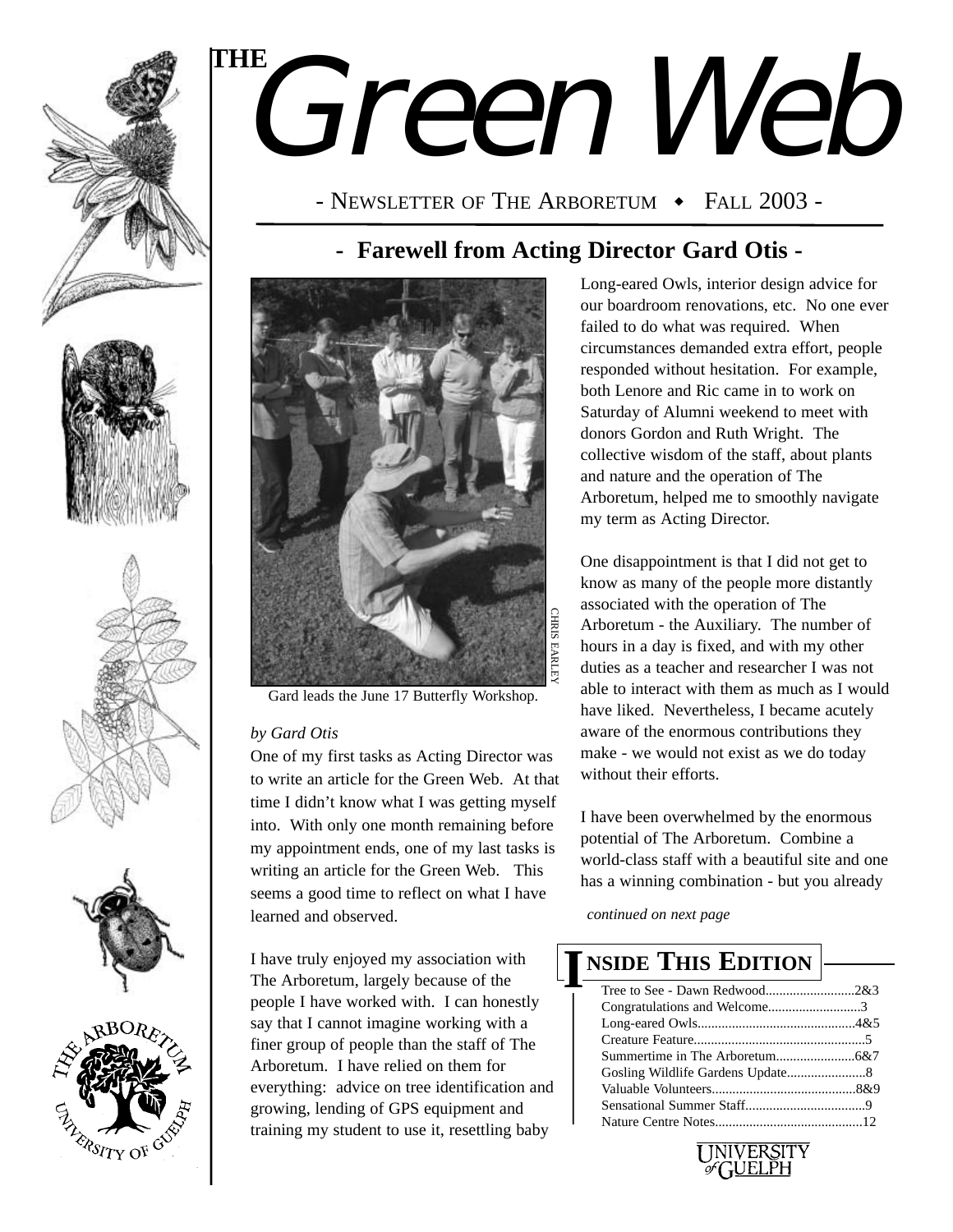know that. During our staff study tour to The Plantations and Laboratory of Ornithology of Cornell University in early spring, we realized how incredibly effective we are in delivering our programs, gardens, and natural areas to the public for their enjoyment, all within a relatively low budget. But we also saw some of what we could dream for in the future, if we only had the resources.  $\mathcal{P}$ 

A frustration has been the realization of how much The Arboretum's progress is impeded by lack of funding. Most of you are not aware that The Arboretum is responsible for generating the monies to repair our facilities and pay the salaries of five of our full-time staff, as well as our summer staff. Much of our infrastructure is showing serious signs of disrepair. Most of you will have noticed that the carpets, curtains and chairs throughout The Arboretum Centre are in desperate need of replacement. Our greenhouses are ancient and failed to keep some plants alive last winter that should be contributing to the annual Plant Sale. The Italian Garden remains an empty fountain with surrounding stonework (although some plants should go in later this fall). Exciting plans for the expansion of the Gosling Wildlife Gardens have ground to a halt. The

Elm Recovery Project is effectively generating young elms for evaluation of resistance to Dutch Elm Disease, but there are no funds to explore the genetic basis for resistance.

We have had many notable successes over the last 8 months. Two sizeable donations have enabled us to improve our gardens. Phyllis Oughton's Estate and family donations are transforming the Prairie Garden of the Gosling Wildlife Gardens into a Native Ontario Plants garden. Gordon Wright (OAC '33) and Ruth Baker Wright (MAC '37) provided funding for plantings that will enhance the visual appearance of the main entry to the Arboretum Centre. A donation from Dr. Ann Gibbins in memory of her husband Norm is enabling the current reconstruction of the boardwalk through Wild Goose Woods. We continue to receive donations for the Elm Recovery Fund and other gardens. After ten years, Chris Earley, Naturalist, is finally a permanent employee! Barb Watson Ash, our Bookings and Marketing Coordinator, successfully gave birth to Stephanie, and we are blessed to have hired the extremely competent Dawn Ann Webster as her maternity leave replacement. Zoë Fitzgerald has competently taken over from Laura Keegstra as our Naturalist Intern. The

Boardroom is undergoing renovation, and should be ready for expanded usage by September. I personally did my small bit by offering a workshop on butterfly biology, and all of our programs continue to be extremely popular. And partly by chance and partly through contacts, The Arboretum is being utilized by campus courses much more than in the recent past.

I can imagine so many opportunities for the further development of The Arboretum. I dream of someday wandering through arched lindens to sit by the fountain in the heart of the tranquil Italian Garden; of having a centre of training for naturalists throughout Canada; of seeing forests of mature American Elms derived from the Elm Recovery Project; of watching visitors from near and far learning how they can make their yards more wildlife-friendly as they explore the Suburban and Estate Garden Project; and of even establishing a Centre for Bird Study in Ontario. Some developments we can accomplish over time within the current staffing and budget, but most of the exciting new directions we could embark on are dependant on contributions, however small (or large!) from our friends. Thank you all for your appreciation of The Arboretum.

### **- Tree to See - Dawn Redwood (***Metasequoia glyptostroboides)* **-**

### *by Henry Kock*

You can have a lot of fun rolling this elaborate name off your tongue. *Meta* (similar to) *sequoia*; *glyptostrob* (a rare genus of tree in China with alternate leaves); *oides* (in the likeness of). It is a leaf-losing conifer related to bald cypress, in the family Taxodiaceae but differing from all other members in having an opposite leaf arrangement and a cone that looks like sequoia.

Dawn Redwood carries a most remarkable botanical story. It was

thought to have become extinct 5 million years ago due to the pressures of the ice ages. It was known by fossils recorded from throughout the northern hemisphere, including the Canadian Arctic, where it was believed to have originated about 80 million years ago the Arctic land mass has since undergone a dramatic climate change.

It became a "living fossil" in 1945. Hsueh Chi-ju had just graduated from the Forestry Department in the National Central University at Chungking, China. As a specialist in conifers, he was intrigued by a leaf and cone specimen



A cone from the Dawn Redwood tree.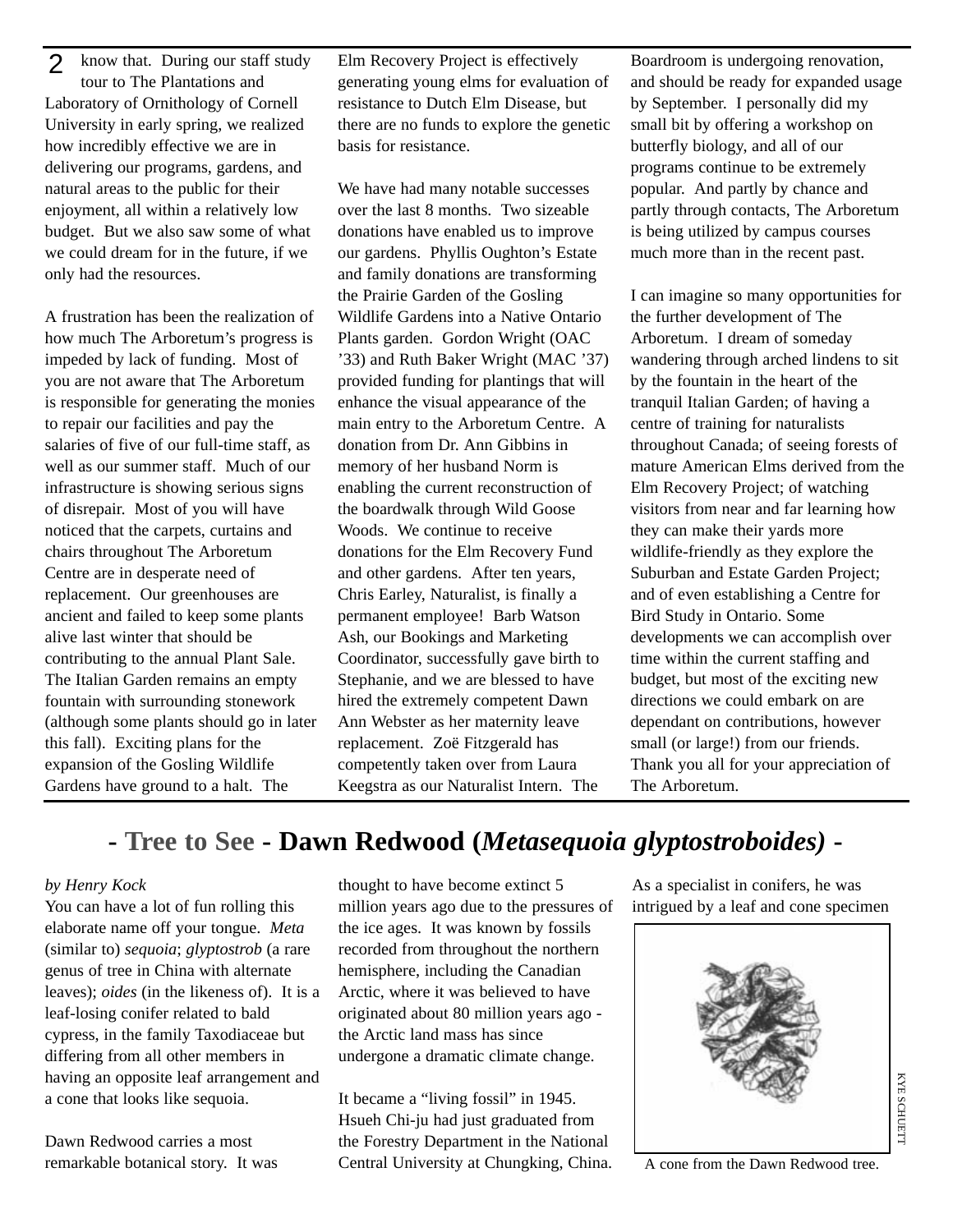

Note the opposite leaf arrangement.

of an unknown tree that was sent in from Madaoqi (knife grinding) village in Wanxian county. The notes from the regional forester described a colossal tree in a remote village that was actively protected with a shrine because it was believed to be a divine tree. The leaves seemed familiar to Hsueh Chi-ju but were arranged oppositely on the branch, unlike other members of the family Taxodiaceae in which it seemed to fit. The specimen didn't give any indication as to how the cone was placed on the stem and he realized that he must go to the reported tree, to get a better specimen of what the local villagers called "water fir".

Hsueh departed for south central China in February to get the dormant flower bud bearing branches that are characteristic of the family. The trip to Madaoqi was arduous - two days by steamer up the Yangtze River and then a 120 km walk to his destination. There was no road and the trip was made on trails less than one foot wide, threading through the mountains. These conditions made robbery and murder a distinct possibility but he arrived safely after only three days walking. Tired, hungry and thirsty, he wasted no time in looking for the great tree before it was too dark. Finally, he stood under the leafless giant only to realize that the branches were too high to be reached and the tree was far too large to climb. He resorted to throwing stones and sticks up into the branches and finally a few flowers came down. He was overcome with joy that there were both male and female flowers present. The next morning he began the journey back to civilization with his treasure. **Example 12**<br> **Example 12**<br> **Example 12**<br> **Example 12**<br> **Conditions made robbery and murder a**<br> **Conditions made robbery and murder a**<br> **Conditions made robbery and murder a**<br> **Conditions made robbery and murder a**<br> **Condi** 

At the university, little time passed before the forester realized that the

unusual tree in Madaoqi was a species that was thought to be extinct. Later visits confirmed that it was one of only a handful of the trees still alive. Dawn Redwood is now protected from extinction in China by the Forest Service and seeds were sent to several Arboreta and Botanic Gardens in 1948. Seeds from these rapid growing trees are now being exchanged by horticulturists throughout the Northern Hemisphere. A species from the dawn of time was safeguarded by village ritual and with the help of botanists, is redistributed across its historical range - kind of a homecoming. 3

You can see one of the earlier planted Dawn Redwood trees (perhaps 40-45 years old) at St George's Anglican Church on Woolwich St. Guelph, at the front corner closest to the Speed River pedestrian bridge. You can also find a pair of thirty year-old specimens in the World of Trees collection in The Arboretum by following the self guided brochure for the collection. They stand along the east side of the creek, just north of the Ivey Trail bridge.



Barb and Geoff with baby Stephanie. Stephanie Lynn Ash. Dawn Ann Webster.

#### *by Bev Healy*

ROBERTS

Our congratulations to Barb Ash (our Marketing and Bookings Coordinator) and her husband Geoff on the birth of their first child, Stephanie Lynn, born June 6, 2003 weighing 8 lbs 3-1/2 ounces.



Welcome to Dawn Ann Webster who has joined us for the year that Barb is on maternity leave. Dawn Ann brings with her progressive experience in marketing, tourism, booking of events and media relations.

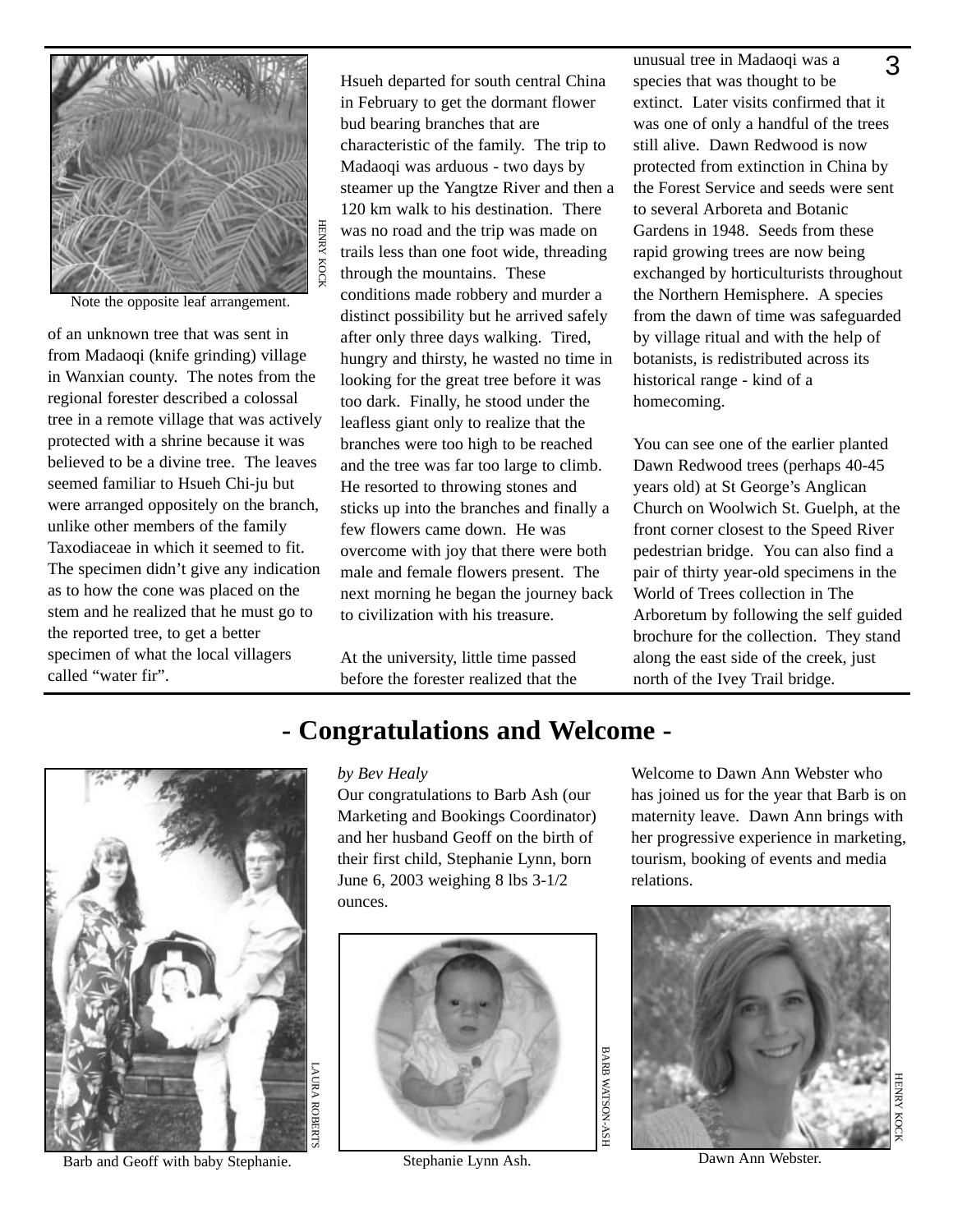### **- Long-eared Owls (***Asio otus***) in The Arboretum-**

### *by Chris Earley*

This is the story of how long-eared owls have been added to our breeding bird list. You may remember the appearance of a long-eared owl in The Arboretum last winter (see photo on right). This owl species isn't seen very often here, so we were happy to have at least one show itself. Imagine our surprise when a dead long-eared owl was found on June 9 during its breeding season. The owl had been hit by a car. We thought it may have had a nest and a search ensued, but Alan Watson, Kevin Kerr and I couldn't find it. But the nest must have been nearby because on June 11 Henry Kock found a long-eared owl chick sitting in an Arboretum lawn chair! We did a search and found two other long-eared owl fledglings perched low in the surrounding trees. Unfortun-ately, we also found a fourth chick that had drowned in the same area.

Now a decision had to be made. These chicks were not old enough to fly very well and certainly couldn't hunt for themselves. Normally this



Long-eared owl chick found on lawn chair.

would not be a problem since the parents feed the chicks for several weeks after they leave the nest. So, if you ever find a young owl perched out of its nest, you should leave it there as the parents are likely still feeding it. In our case, however, we already knew that one parent was dead. I called Kay McKeever at the Owl Foundation in Vineland. Kay knows owls. Her first question was whether the dead owl was male or female. I thought it was male because it didn't appear to have a brood patch, which is a bare area of skin on the belly of some birds that allows the parent's body warmth to directly contact the eggs. It was important to know which parent was dead because it appears that the main food provider for owl chicks is the male. Kay was quite positive that one parent would not be able to raise all 3 chicks, especially if it was only the female. The fact that the chicks were found away from the nest two to three days after one parent was killed may have indicated that they were hungry. And since they were all near a busy road, it was decided to capture them and take them to Kay's for rehabilitation.

This is when it got really exciting. Catching the chicks would not be easy. They could fly, albeit not very well. And our only method of catching them was....a butterfly net! So, Liz Hood, Henry Kock and I signed up for the challenge. While Liz and Henry held each owl's attention, I snuck up behind them and tried to gently catch them with the net. After a few false scoops, we did manage to catch two of the chicks. One chick, however, went very high in a tree and was unreachable. Kay was confident that if the other parent was



Adult Long-eared Owl spotted on cedars in The Arboretum last winter.

alive, it could manage to feed one chick on its own, so we hope the story ended happily for that elusive youngster.

On examination, the two captured chicks were healthy, but thin. They were taken to Kay's and she tried to foster them with an adult long-eared owl that had raised chicks in the past.



Owl chick perched on fence.

4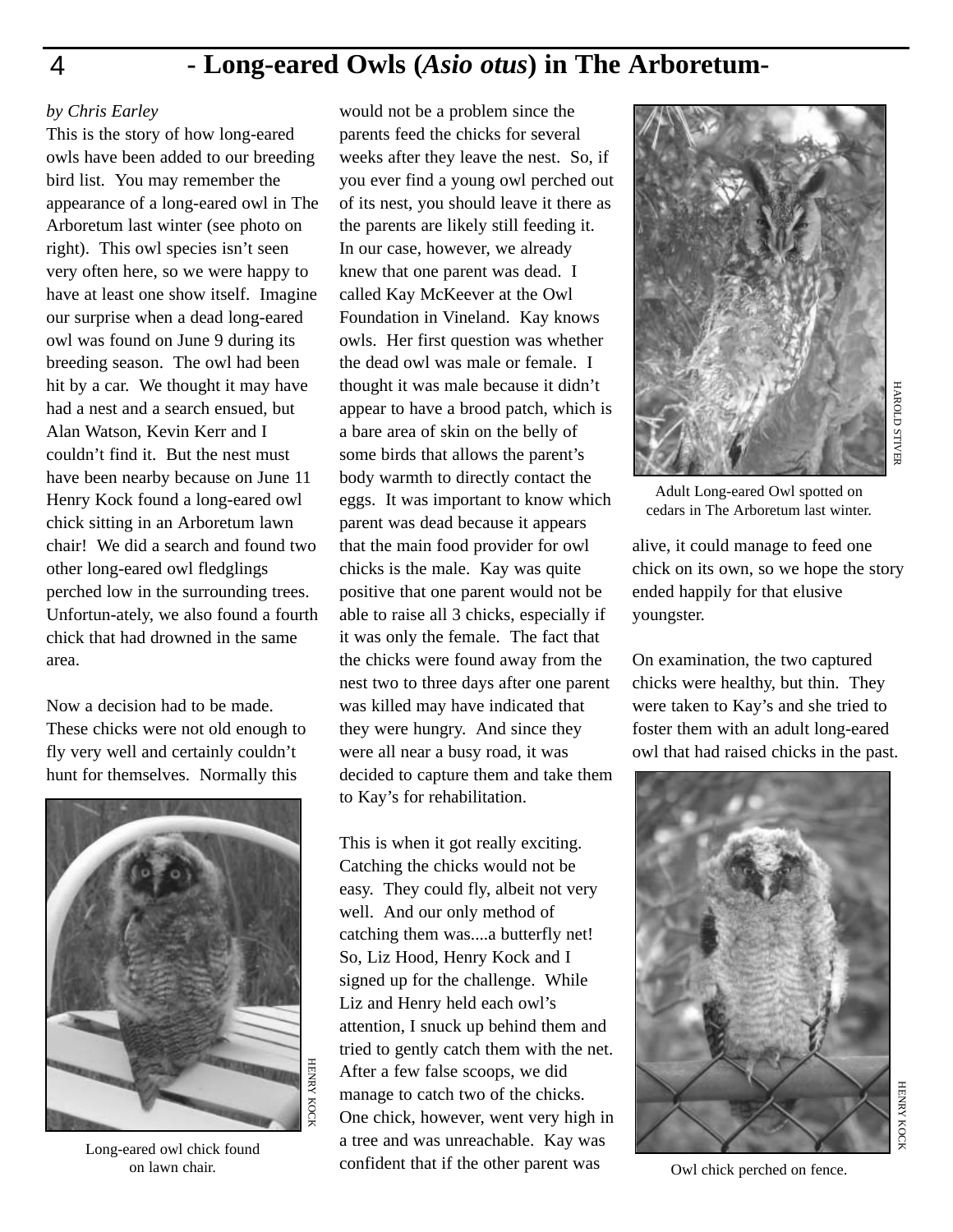

Chris Earley poses with one of the captured owl chicks.

But, he wasn't interested in The Arboretum chicks, so they had to be put inside and fed for a while before going out to their own enclosure. They are now doing fine and being trained to catch mice on their own. If everything goes well, they will be returned to The Arboretum next spring to be released. 5

And so ends our Arboretum longeared owl tale. Life, death, captures against incredible odds, cute baby animals... it all happens here. And it's pretty cool that what used to be cultivated fields now supports these forest-loving owls. Habitat restoration works! We will try to give you an update on the chicks in the next Green Web. If you are interested in making a donation to the Owl Foundation, they can be contacted by mail at:

The Owl Foundation R.R.1 Vineland Ontario, Canada L0R 2E0

### **- Creature Feature - Crab Spiders -**

### *by Chris Earley*

Now here's a creature that jumps out and grabs you - or it would if you were a small insect. Crab spiders are common creatures in many habitats, but a good place to search for them at this time of the year is among the asters and goldenrods of old fields. Crab spiders like flowers, not necessarily for their aesthetic beauty, but because they act as their dining tables. The spider sits on a flower and waits for a nectar-seeking insect such as a fly or bee to come by. Then it uses its long forelegs (which are held out to the sides of its body like a crab - thus its name) to catch the visitor. It delivers a toxic bite that can quickly immobilize insects much larger than itself, allowing it to hold onto its prey. It then injects digestive juices into its

dinner and sucks out the resulting "soup" (yum!).

To be an effective predator, the spider must be as cryptic as possible so it can avoid detection. Some of these spiders resemble bird droppings, leaf buds or seeds. Our flower-sitter, however, is able to change its colour to the petals of its blooming home. It may take up to 20 days, but a white spider can change yellow if it decides that a goldenrod is a great place to grab a snack. And it can change back again if its daisy home was a better provider. Because of this disappearing act, the spiders can be very hard to see. The best way find one is to look for a bee or fly that is not moving - quite often the lack of movement relates to the insect's lack of

life. It may seem to be just resting, but a close examination may show a crab spider having a leisurely meal.



A Crab Spider sits on Queen Anne's Lace, waiting for potential prey.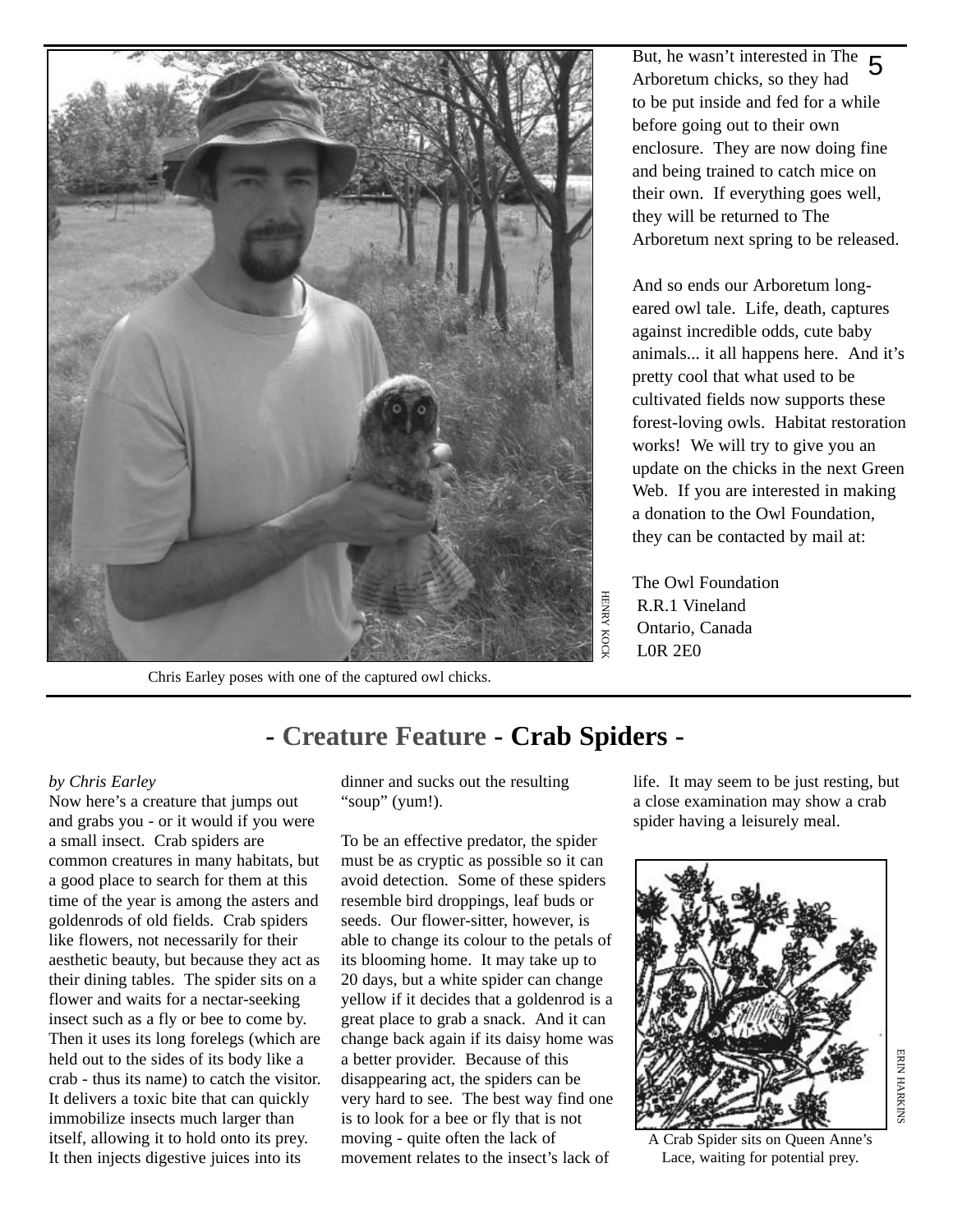# 6 **- Summer in The Arboretum -**



**DINBERLEY** BRIERLEY





CHRIS EARLEY EARLEY



Top Left: A Cedar Waxwing (*Bombycilla cedrorum*) sits in the Gosling Gardens.

Top Right: Dr. Donald Rakow leads a tour of the Cornell Plantations on The Arboretum's staff study tour to Ithaca, NY.

Centre Right: Liz Hood poses beside Fringed Polygala (*Polygala paucifolia*).

Bottom: A Ruby-Throated Hummingbird (*Archilochus colubris*) feeds on nectar from an Iris (*Iris versicolor*) in the Gosling Gardens.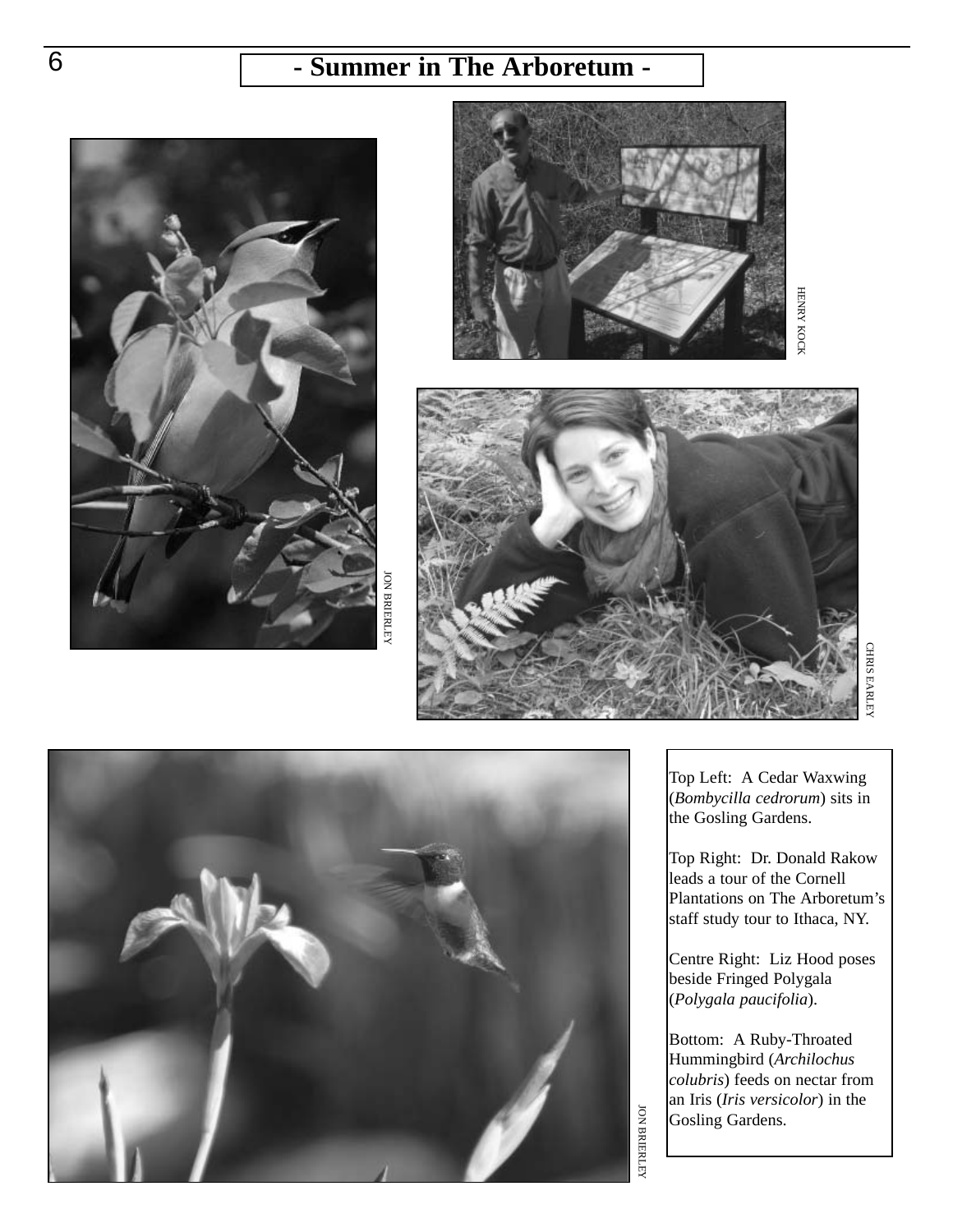





Top Left: This huge elm on Grange St. in Guelph has died of Dutch Elm Disease, brought on by age-related complications. The Elm Recovery Project has currently propagated 180 of the large elms in Ontario.

Top Right: A Question Mark caterpillar (*Polygonia interrogationis*) munches hop vine (*Humulus lupulus*) outside of the J.C. Taylor Nature Centre.

Centre Right: A pair of Gray Treefrogs (*Hyla versicolor*) rest in a Flowering Dogwood tree (*Cornus florida*) by the O.A.C. Centennial Arboretum Centre.

Bottom: Lenore Ross and Henry Kock lead a docent training walk in The Garden.



7

EARLEY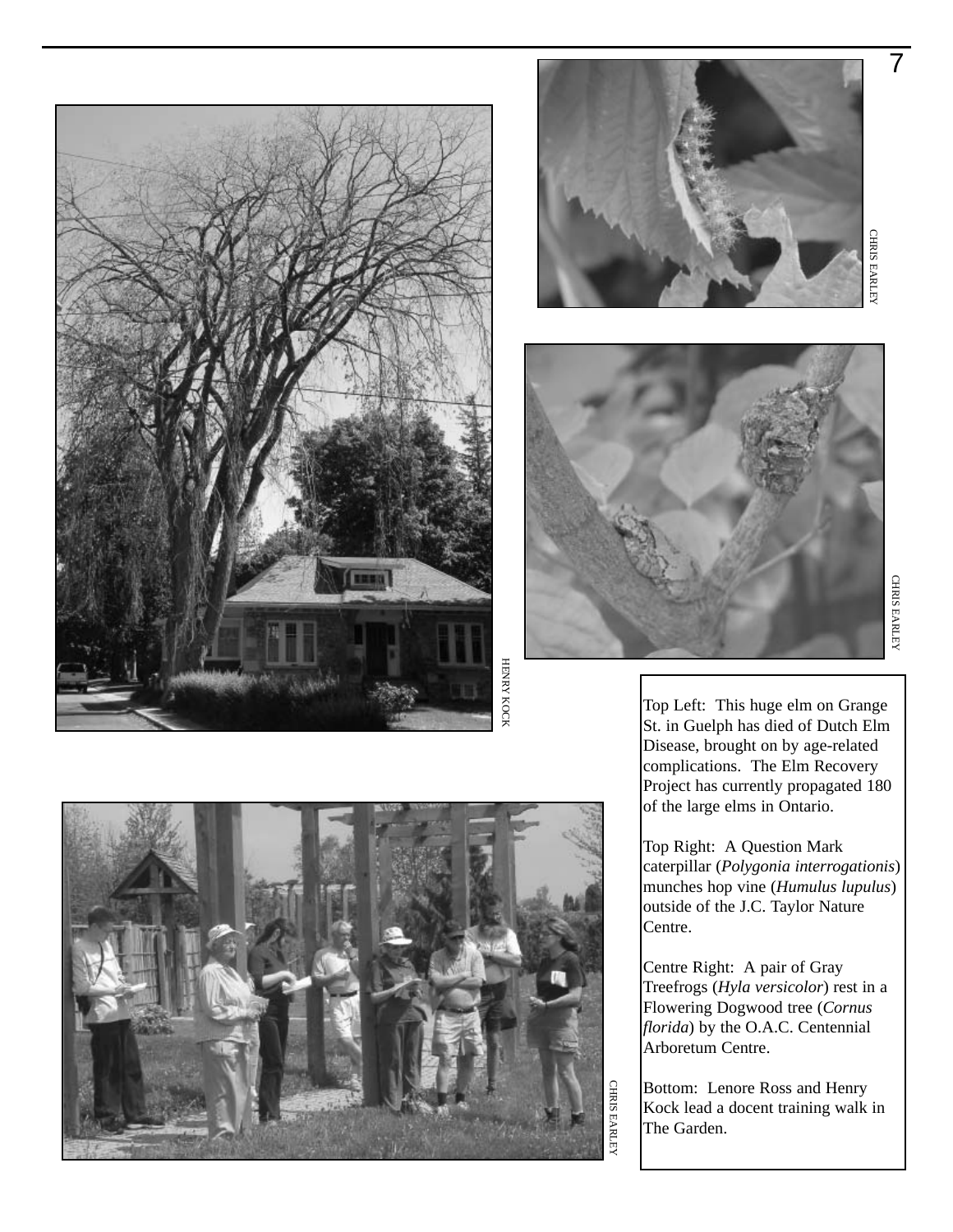#### 8 **- The Gosling Wildlife Gardens: The Native Plants Garden -**

#### *by Lenore Ross*

The Gosling Wildlife Gardens is a neighbourhood of five gardens that are on the scale of urban and suburban backyards. Each is planted with trees, shrubs and herbaceous plants that provide food, cover and nesting sites for wildlife.

Garden #3 within the Gosling Wildlife Gardens was originally developed as a Prairie Garden and included communities of both long grass prairie plants and short grass prairie plants. The diversity of plant material found in this garden afforded many wildlife species a great range of food, cover and nesting alternatives and demonstrated the feasibility of establishing prairie habitats as a home landscape feature.

Over time several invasive and alien perennial weeds became established amongst the prairie grasses. Despite manual weeding and management techniques such as controlled burning, crown vetch, various thistles and Canada goldenrod became increasingly common. Late in the summer of 2001, many plants were salvaged from the garden and replanted in The Arboretum nursery at the R.J. Hilton Centre for later use. The remaining vegetation was then cut and raked. Landscape fabric was spread and staked to cover the garden surface and this barrier remained in place (except for occasional disturbances by wind) through 2002. During this time plans and plants were discussed and sources of funding investigated.

Generous financial support came to The Arboretum through a bequest from Phyllis Oughton and was enhanced with additional donations by family and friends. Through discussions with staff and Phyllis' family a preliminary plan for a new garden to honour Phyllis' life and memory began to evolve. The concept that emerged from these discussions was a Native Plants Garden. This garden will differ from the other gardens within the Gosling Wildlife Gardens in that it will be developed using only plant species that are native to Southern Ontario; horticultural varieties, garden hybrids and exotic or naturalized species will not be used. As with all gardens within the Gosling Wildlife Gardens, the new Native Plants Garden will display woody plants and perennials that are attractive to wildlife; motivate visitors to do similar plantings in their own backyards; promote positive people/wildlife interactions;

give examples of how to increase the diversity of habitats and wildlife species in backyards, and complement Arboretum interpretive programmes. The Native Plants Garden will include many features commonly found in a backyard; a patio, picnic table, composters, informal seating for gatherings, trellis and screening alternatives, shade trees, a water feature, floral and decorative plantings and fruit bearing vines and shrubs - all showcasing native plants.

This summer the landscape fabric was finally removed from the garden, the soil tilled and the few remaining unwanted plants removed. The hard or structural portion of the new garden will be installed first; electrical service to provide power to a pump for a small decorative water feature, a brick and stone path and patio area, large rocks for seating and a long wooden trellis. Following this phase of construction, we will begin to install plant material starting with a few larger trees that will be moved with our tree scoop and tractor, then the smaller shrubs and herbaceous material. Finally, features such as an accessible picnic table and a commemorative plaque to honour the life of Phyllis Oughton will be installed.

### **- Valuable Volunteers: The Arboretum Auxilliary -**

### *by Rob Guthrie*

I bet most of us simply don't realize how important volunteers are to our society. Not only are volunteers vital to almost all of the activities that take place here at The Arboretum, but these same volunteers also play a critically important role in Canadian society. It's true! Just take a moment to read the following quotes, and you'll get a sense of the value of volunteerism in Canada.

"*The contributions volunteers make to society are endless. They are not only the lifeblood of many organizations and institutions, but also the lifeblood of Ontario and Canada itself. I am proud*

*of this tradition of giving and very thankful for the many people whose selfless service has enriched and enhanced the quality of our life.*"

-- The Honourable Lincoln M. Alexander

"*Volunteers are an integral part of any organization. We could not accomplish what we do without the efforts of hundreds of dedicated individuals who volunteer their time to make a difference.*

*Now, a few people taking a few simple steps might not sound like much, but*

*imagine if thousands and thousands of people took those steps - it really adds up! And, when large numbers of people do anything, our leaders take notice. That's why signing up is so important.*"

-- Dr. David Suzuki

David Suzuki and former Ontario Lieutenant-Governor Lincoln Alexander (who is currently Chancellor of the University of Guelph) are both members of the Canadian Patron Council for Volunteering. The Patron Council is comprised of 12 prominent Canadians who have agreed to lend their name, profile and endorsement to the cause of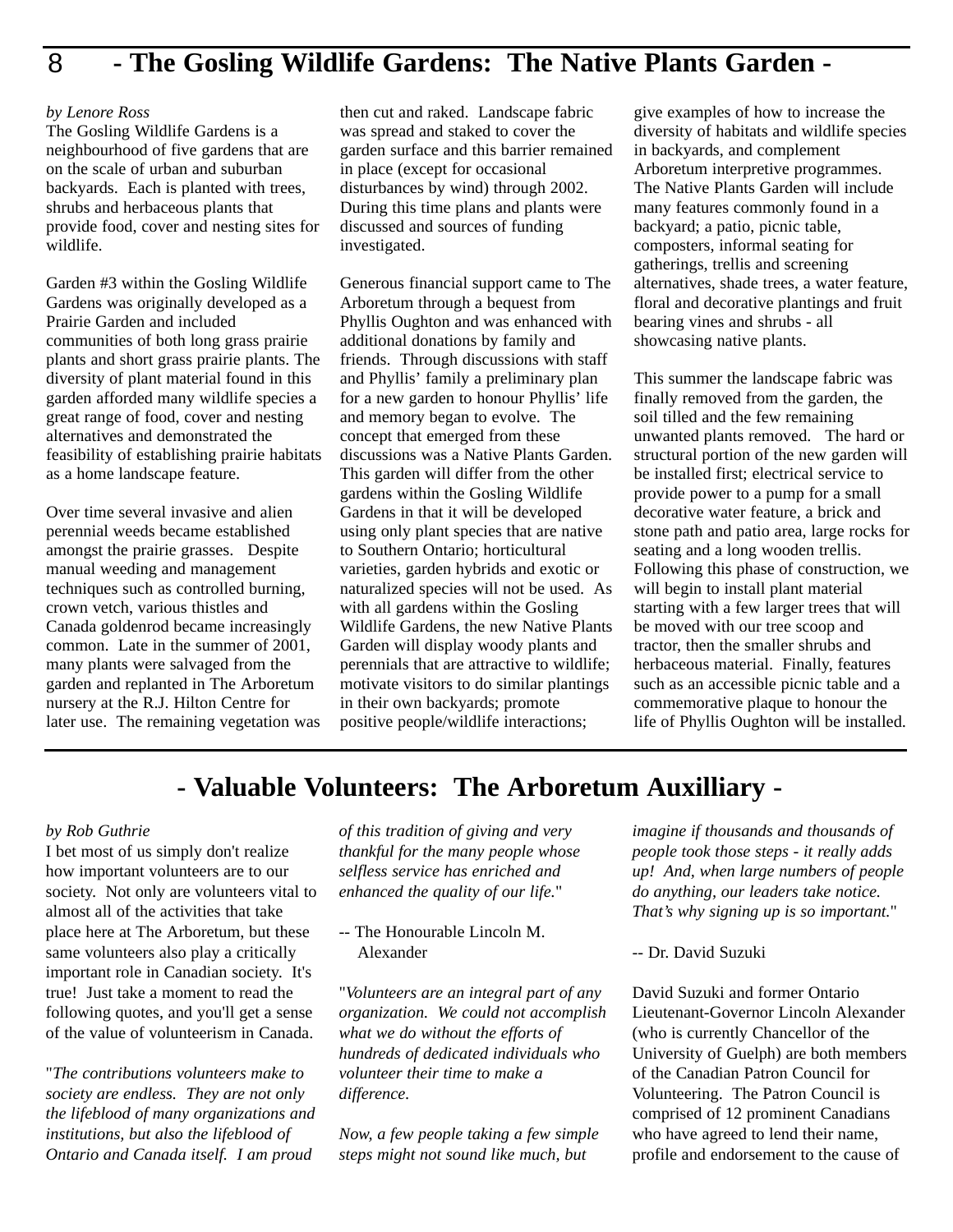volunteerism. The council was established by Volunteer Canada, which acts as a national voice for volunteerism.

The members of The Arboretum Auxiliary should be extremely proud of their volunteer efforts. As I indicated earlier, our volunteers play a vital role in the activities of The Arboretum; in fact I would go so far to say that The Arboretum simply wouldn't function at its present level without our group of dedicated volunteers. So, once again, the staff of The Arboretum would like to say "thank you" for all you do to make The Arboretum, and society, a better place.

### *Did you know?*

Here are some additional facts and figures about volunteerism in Canada

#### *by Ric Jordan*

Hard to believe the summer of 2003 is over. The summer crew was a delight to have. Only one was a returnee from 2002 so the training period was a bit extended, but The Arboretum survived. Here are some of their thoughts on their experiences over the summer.

(taken from the 2000 Canadian Survey of Giving, Volunteering and Participating).

Women are more likely than men to volunteer, but don't worry, guys, men contribute more total volunteer hours per year.

The amount of time spent volunteering increases with age, but volunteer participation is highest for those aged 35 to 54.

One quarter of volunteers contribute 188 hours or more every year.

In 2000, the average annual number of hours contributed per volunteer increased to 162 hours, from 149 hours in 1997. 9

In the words of comedienne Luba Goy, co-chair of the Patron Council, "As good Canadians, we volunteer, eh?!"



Marjatta Downie, Barb Watson-Ash, and Valerie Jackson pose at this spring's Volunteer Appreciation Pancake Breakfast.

### **- Sensational Summer Staff -**

Marc (*Landscape Architecture*) - I enjoyed working with the wonderful staff at The Arboretum.

Kate (*Landscape Architecture*) - I like watching people enjoy The Arboretum especially when they converse with me on a regular basis.



The Arboretum Grounds Staff (Clockwise from top left): Marc Paquin, Beau Stasiuk, Sean Fox, Heather Bettger, Elisa Caruso, Annie Benko, and Kate MacKay.

Elisa (*Sociology and Psychology*) - I love species of all sorts and this summer I actually witnessed a Monarch butterfly emerge from a cocoon - a truly tender moment.

Heather (*Biological Science*) - I loved working in the shade house and hearing summer rain on a quiet day.

Beau (*Music*) - I'm looking forward to a return in another 50 years to see how we've helped to protect the future of our environment.

Annie (*Environmental Science*) - There's one groundhog - we've become very close. I loved GPSing in the Rosaceae collection - so fragrant.

Nathan Rogers (*Environmental Science*) - I made some great friends while working at The Arboretum. I have also developed an even greater appreciation for nature.

Stephanie Jarvis (*Landscape Architecture*) - "Everything is edible once." Words of wisdom learned from Henry.

HENRY KOCK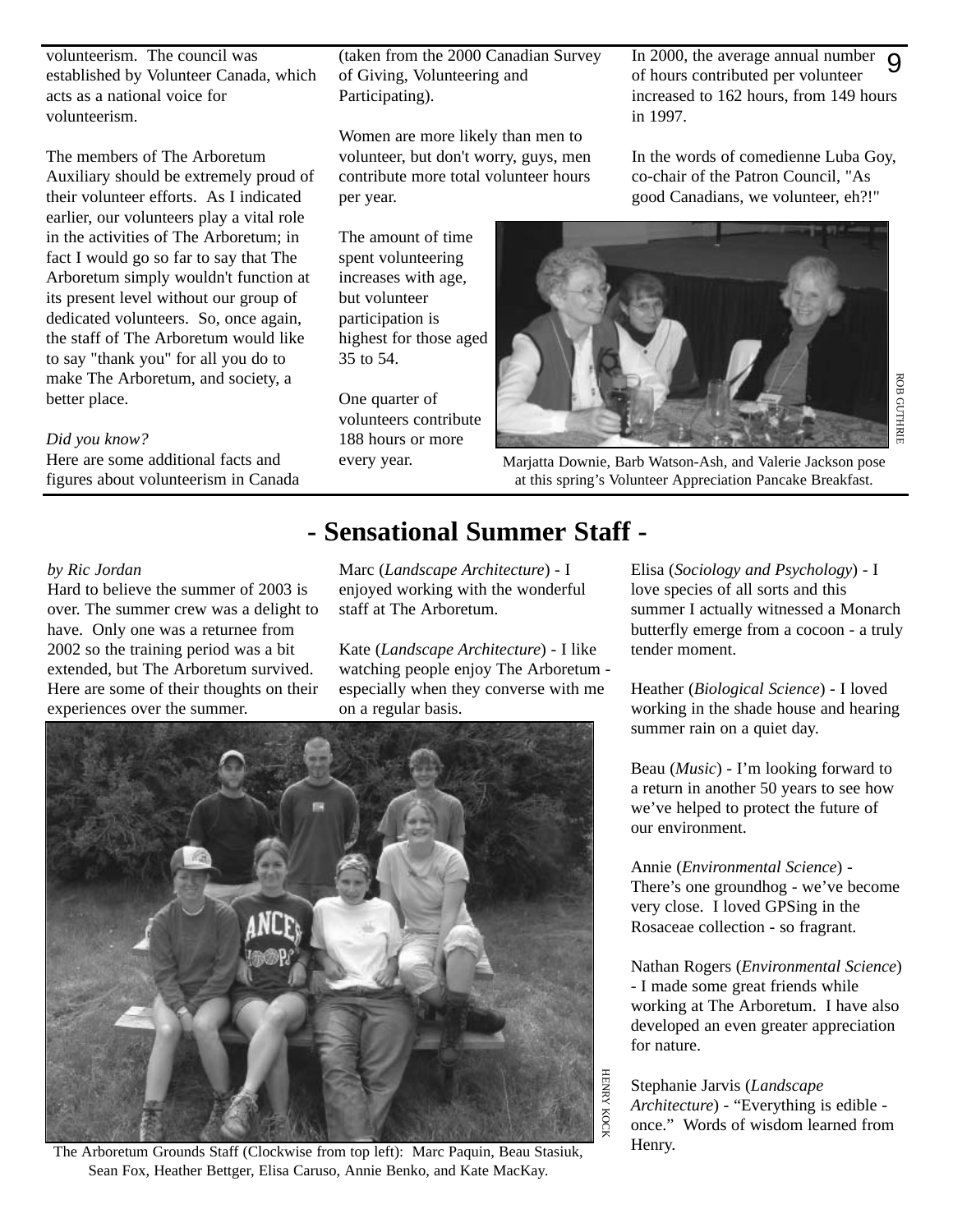## 10 **- The Arboretum Gratefully Acknowledges -**

**LIFE TIME FRIENDS** 1991 - Present

### (+ deceased)

**FOUNDERS** Nancy Caspers Jane Dougan Kenneth W. Hammond Roy S.+ & Ethel Hammond+ Jean Hill+ Florence E. Hill Beryl M. Ivey Richard Ivey Foundation Roberta Porter Rotary Club of Guelph Louise+ & Paul Ruhnke M. Phyllis Straby Wall-Custance Funeral Home & Chapel Alan Watson William C. Winegard

### **PATRONS**

Birgit Bateman J. Leonard Beaupre+ William M. Braithwaite Michael de Pencier John & Joy Dougan James E. Glaves Ross & Barbara Hallett Ethel Hammond+ John Y. Harcourt+ Husky Injection Molding System Lawrence Kerr+ Charlie & Susanne Loewen E. Helen Salkeld

### **BENEFACTORS**

Jim & Judith Anderson George & Jeane Best Michael J. Bladon Brendan Caldwell Canadale Nurseries Limited Canadian Wildflower Society Janice Canning Brenda L. Coomber Janet Dalgleish Vera Geer Lenore & Arthur Grubbe+ Rob & Carla Guthrie T. Brian Harrison Audrey M. Hilliard Dawn Hollyer Colin F.W. Isaacs Joseph Leach

### Mary Marsh

Ken & Betty-Anne McBey Dorothy Medhurst Drew Mitchell Ron & Pat Moses Dorothea Palmer Ellen M. Pearson John & Ruth Pratten Wayne Scott Charles+ & Bonnie Smith Warren & Beverly Sommer Clay Switzer Margaret E. Taylor Chuck Wilson Adam H. Zimmerman

The following donations were made in the time period of **January 1 - July 31, 2003.**

### **ANNUAL FRIENDS**

**LOCUST** Peter Baenziger Mary Beverley-Burton Barbara Bishop Gus Bjarnason Susan Blue Jon Brierley Barbara Brooks Joan Budd Douglas Cass Kenneth Chambers Marian Conn Clyde & Ruth Cressell Peter Dunkerley Marjorie Durnford William Dykes William Earl William Fyfe Eva Goodchild Lloyd Gordon Lenore Grubbe Harry & Anne Halket George & Anne Harauz Gwen Harrington Donald & Dorothy Hart ISA (Int'l Soc. of Arboriculture) Ont. Inc. Eunice Keir Leslie Laking Susan Legeza Stephanie Lehman Gary & Mary Loker Constance Lovell

Archibald MacKinnon Marian Mann Jackson Mathieu Marshall Matson A. Jean McDonald Barry & Marion Morgan Charles Murtagh Barry Newcombe Gordon Nixon June Palmer Calvin & Teresa Patrick Linda Pim & Paul Aird Marty Ragetlie Sylvia Jane Rigby Albert Roffey Ann Smith Marie Smith Marion Smith Harold Stiver Dennis & Lina Venerus William & Margaret Wade Robert Warden Janet Wardlaw Bill & Marie Wardrope Laurie White Frances Widdows Joan Work Leslie Work

### **DESIGNATED DONATIONS**

**ADMINISTRATION** Guelph Horticultural Society

### **CHILDREN'S THEATRE**

Euclid-Hitachi Heavy Equipment Ltd. Hy-Grade Steel Roofing Systems Carolyn Mathieson Stone Road Mall

**DAVID G. PORTER MEMORIAL JAPANESE GARDEN** Roberta Porter Yixin Zhang

**DEDICATION TREES AND BENCHES Irene Kock Tree** Bell **Prof. W.T. & Anna Ewen Bench** OAC '70A **Reuben & Amelia Ferraro Dasman Bench** Dolores Ferraro **Harry & Karus Miles Tree** Helen Gazzola **Lawrence Kerr Tree/ Lawrence Kerr & Andy Dixon Bench** Raymond & Christine Adkin David Allen Frank & Florence Archibald Guereno & Esterena Basaneze Joe & Gloria Benoit Betty Birrell Wayne Brooksbank Martin Buis



Kevin Kerr, Arboretum Summer Naturalist and great nephew of Lawrence Kerr, sits on the Dixon-Kerr bench.

HENRY KOCK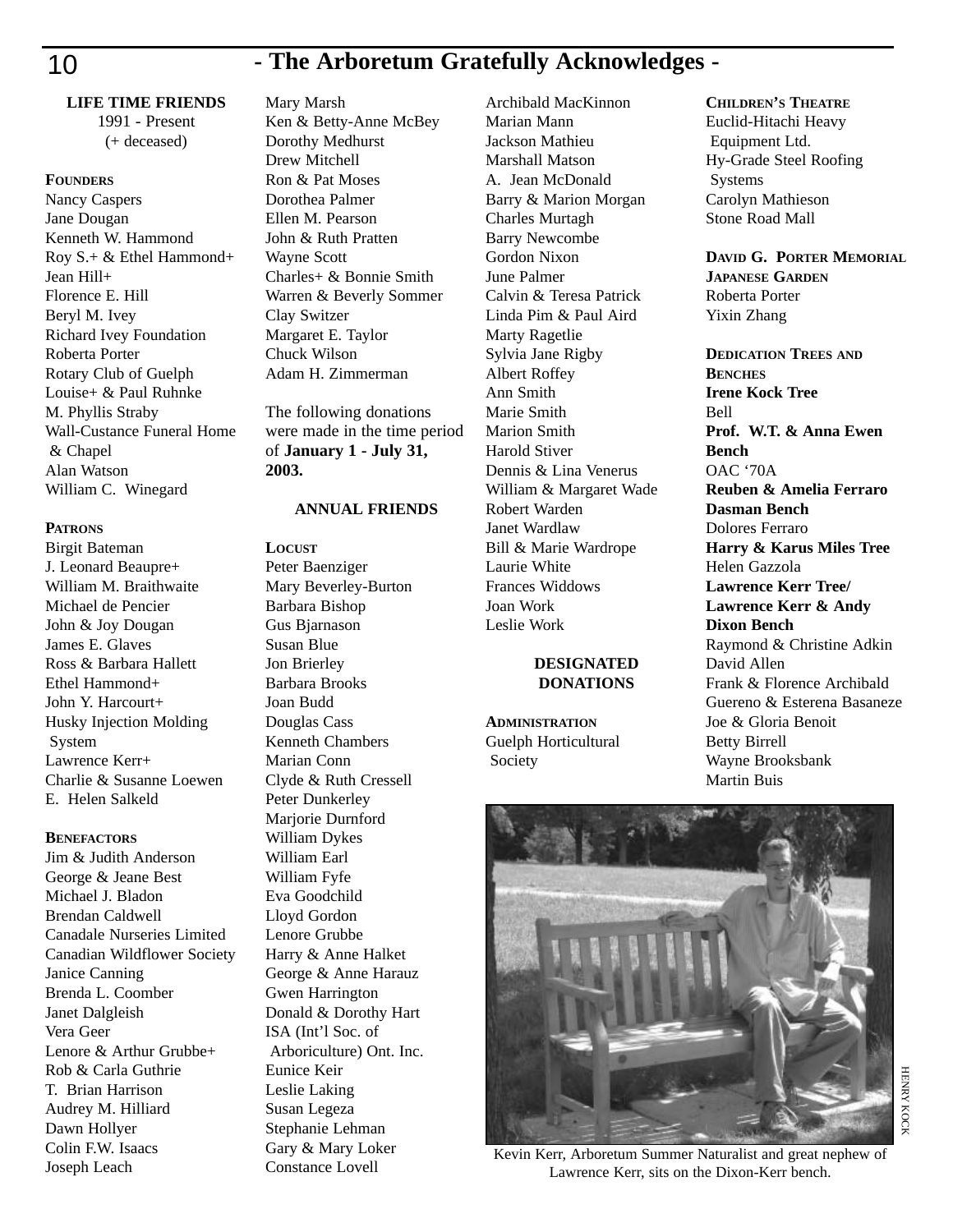John Burt Louis & Janet Campeau Graham Chambers J. Douglas & Elizabeth Chapman Doug & Shirley Clark Harry & Dorothy Clark James & Ruth Clark Neil Craven Sandy & Geraldine Elliot Barry & Carolyn Fraser Norma Gardiner Helen Gawne Richard & Barbara Groen Graham & Eleanor Hart John Hoy Wayne & Norma Hunter Dan Hunton Richard & Elizabeth Jordan Terry & Karen Jordan William & Annalee Kerr Stewart & Yvonne Lachine John & Lorna Lawrence Mark Lemar Edd & Agnes Masters Lucy Masuda Joseph & Angelina Matteis Chuck & Marion Matthias Robert & Betty McCully Peter & Tamara Moir Denise Moreland Carmene Moretto Margaret Moriyama Gordon Nixon Roland & Joan Normandin Frances O'Brien John & Judith Ogletree Susan Owens William & Diane Parks Profota's Farm Equipment Brian & Cindy Reid Robert Shepley William Stephen Thames Valley Engineering Herbert Todgham Lorne Traylor Stephen & Alice Uher Alan & Katherine Weed John & Dorothy Wilson Wayne & Betty Wonnacott Donna Woolcott **Gerard Marsh Bench** Elizabeth Marsh **David H. & Sheila Morrison Bench** Sharon Denman

### **DEVELOPMENT**

K. Ross Butler Rocco Cornacchia Adrien Cornelisse Michael de Pencier Guelph Field Naturalists Guelph Wellington Seniors Walking Club Ronald & Pat Hungerford Murdo & Elizabeth MacKinnon Marian Mann A. Jean McDonald Gordon Nixon Sean Reynolds Laurie White Krassimir Yankulov

**EDNA AND FRANK C. MILLER ENGLISH GARDEN** Frank Miller

**EDUCATION** Kristen Niwranski Harold Stiver

### **ELM RECOVERY PROJECT**

Ann Collins Anne Hansen Ken Jewett Nikki May Jane McKay Ann Oaks Wendy Rebanks Jean Terry Wendy Vsetula Beverley Wirta

**THE ARBORETUM ENDOWMENT** Johan Dormaar

**GARDEN PATHWAY** Bell Dennis & Lina Venerus

**GOSLING GARDEN PROJECT** The Gosling Foundation

**GOSLING WILDLIFE GARDENS** The Gosling Foundation Estate of Phyllis Mary Oughton **Phyllis Mary Oughton Memorial** Leah MacKinnon Megan MacKinnon Francis Musio

John Oughton Libby Oughton Richard Oughton Matthew Oughton Dan Oughton Gillian Robinson Alfred Rumpel Rosemary Vaughan Jeremy Vaughan

**GROUNDS** Credit Forks Garden Club Irma Lee Swales

**ITALIAN GARDEN** Peter & Jean Baenziger Anna Chandler Ross Pauli

**IVEY TRAIL** Margie Shine

**IN-KIND DONATIONS** Richard Reader

### **MEMORIALS**

Kate Aversa Isabel Cotter Class of OAC '49A

**NATIVE TREES OF ONTARIO** Marguerite Culp OAC '46

**OAC** '56 PARK IN THE 11 **GARDEN** OAC '56

**OAC '52 REFLECTING POOL** Robert Bateman Ann Smith

**ROY HAMMOND ROTARY TREE GROVE** Rotary Club of Guelph

**WILD GOOSE WOODS** Ann Gibbins

### **Thank you to all of our Wall-Custance Memorial Forest donors.**

Every effort has been made to acknowledge each donation. If you find that your name is missing, kindly inform us and the oversight will be corrected in the next issue of *The Green Web*. Thanks for your support.

JORDAN